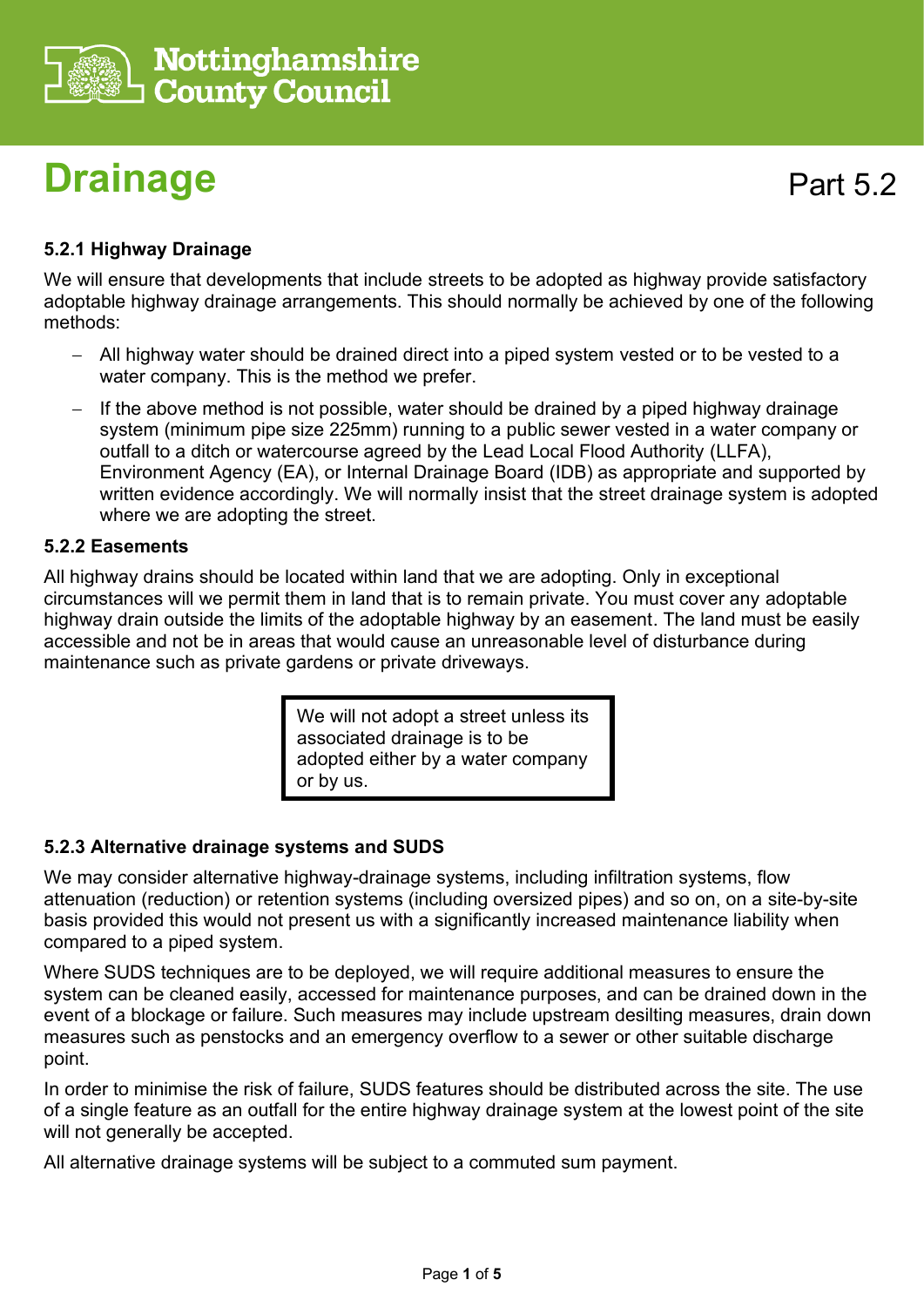## **5.2.4 Infiltration Systems**

Provided there is no reasonable prospect of securing a positive drainage system in the manner described above to be demonstrated by evidence, infiltration may be considered in appropriate ground conditions. That is where adjacent soils have an infiltration rate greater than 10mm/hr and subject to the payment of a commuted sum and where the soakaway can be located at least 1.0m above the highest recorded groundwater level considering seasonal variances.

Infiltration systems must be located outside of the carriageway. Where this is not possible, and only in exceptional circumstances, their location must not prevent or severely restrict passage during maintenance. Structural calculations may be required to show that anticipated loading on the system can be tolerated without detriment.

Infiltration systems should be located a minimum of 5m from buildings. Where they are proposed to be located outside of the highway, they should comply with the easement requirements above. Easements may also be required to ensure that no building is subsequently located within 5m of an existing infiltration system such that the dispersal of water would not impair the stability of the structure.

Infiltration system locations must be considered at planning application stage to ensure there is enough space.

The design and installation of soakaways should be in accordance with Building Research Establishment (BRE) Digest 365 'Soakaway Design' and Construction Industry Research & Information Association (CIRIA) Report 156 'Infiltration Drainage – Manual of Good Practice'. We will require any application for adoption to be accompanied by completed Infiltration assessment which can be found at Appendix B.

> Where you are proposing SUDS, you must hold discussions with all relevant parties at an early stage (and certainly before any planning application) to agree ownership and responsibility for the facility.

## **5.2.6 Private Drainage**

We will not accept the drainage of non-adopted assets into a highway drainage system either adopted or to be adopted by us. In general, the drainage of most other areas of a development are matters for water companies. You should normally design these drainage systems in line with the water companies' specifications and requirements (which you may treat as complementary to this document) and they should be adopted by them.

Where necessary private development should provide cut-off drainage often in the form of linear drains or ditches to prevent the unregulated discharge of surface water onto adjacent streets.

### **5.2.7 Outfall design**

Where a piped system discharges into an existing ditch or watercourse, the pipe invert (bottom of the inside of the pipe) must not be lower than the level of the base flow in the ditch or watercourse and it should always be at least 150mm above the ditch or watercourse invert. You must direct the end of the pipe so it discharges at an angle less than 60 degrees to the direction of flow in the ditch or watercourse. The end of the pipe must have a headwall and apron which supports the bank above and adjacent to the pipe and prevents any scouring underneath the pipe. You must protect the banks of the ditch or watercourse from scouring, and you must meet any requirements laid down by the LLFA, EA, and IDB.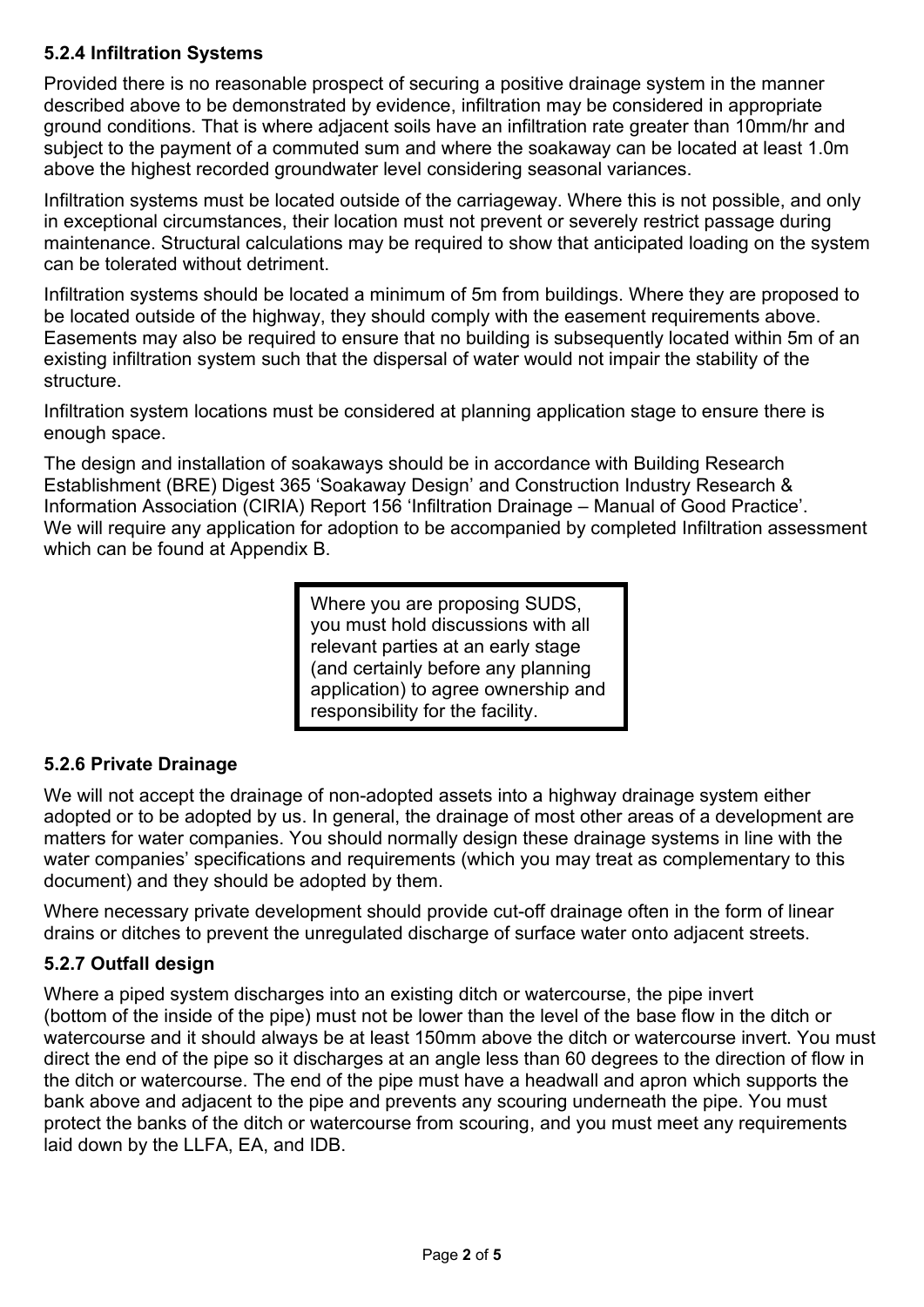If the outfall is to an existing highway drain, you will have to prove its capacity and condition before we can approve the connection. For all works incorporating highway drainage you will need to carry out and provide a copy of a CCTV survey and report. You must carry out any improvement works found necessary, all at your expense.

## **5.2.8 Existing drainage systems**

You must deal with any existing drainage systems within the development site, including any land drains, ditches, watercourses, outfalls or drainage systems from adjacent land, to our satisfaction and that of the LLFA, EA, and IDB as appropriate and the owners of the systems.

You must have consent to pipe an existing ditch or watercourse, in accordance with Section 23 of the Land Drainage Act 1991.

> The discharge of adopted highway drainage to privately maintained drainage systems will not be accepted.

## **5.2.9 The hydraulic design of adoptable highway drains**

The hydraulic design of adoptable piped highway drains must meet the requirements of the current edition of 'Sewers for Adoption' published by WRc plc.

You must submit calculations using the specified method of calculation and format. We will accept output from an approved computer programme using the specified method and parameters.

### **5.2.10 Hydraulic design – protection against flooding**

The system must be designed to meet the requirements of the current edition of 'Sewers for Adoption' published by WRc plc.

The system should be designed not to flood any part of the highway or site in a 1 in 30 year return period design storm or any other return period that is set out in any latest version of 'Sewers for Adoption'.

Your design should also show the line and extent of flow paths and the potential effects of flooding if storms are greater than those allowed for by your design.

### **5.2.11 Minimum pipe size**

The minimum pipe diameter for adoptable highway drains, other than gully connections, is 225mm. The minimum size for a road gully connection is 150mm.

### **5.2.12 Use of combined kerb and drainage systems**

You must consider a combined kerb and drainage system where the minimum longitudinal carriageway gradient is less than 1 in 100 for flexible surfaces and less than 1 in 80 for block paved surfaces. We will normally require you to pay a commuted sum to cover any additional maintenance where a combined drainage system is used.

### **5.2.13 Approving drainage structures**

Any drain, pipe or box culvert, sewer or drainage structure that has a clear span or internal diameter of greater than 900mm or any headwall greater than 1.5m retained height, will be classified as a highway structure and be subject to the specific requirements that apply to highway structures.

### **5.2.14 Catchpits**

Unless otherwise specified, you must use catchpits and not manholes on adoptable highway drainage systems. Soakaway structures (typically over-sized chambers and cover slabs which are greater than 1050mm in diameter), even if they are to be adopted by the relevant water company,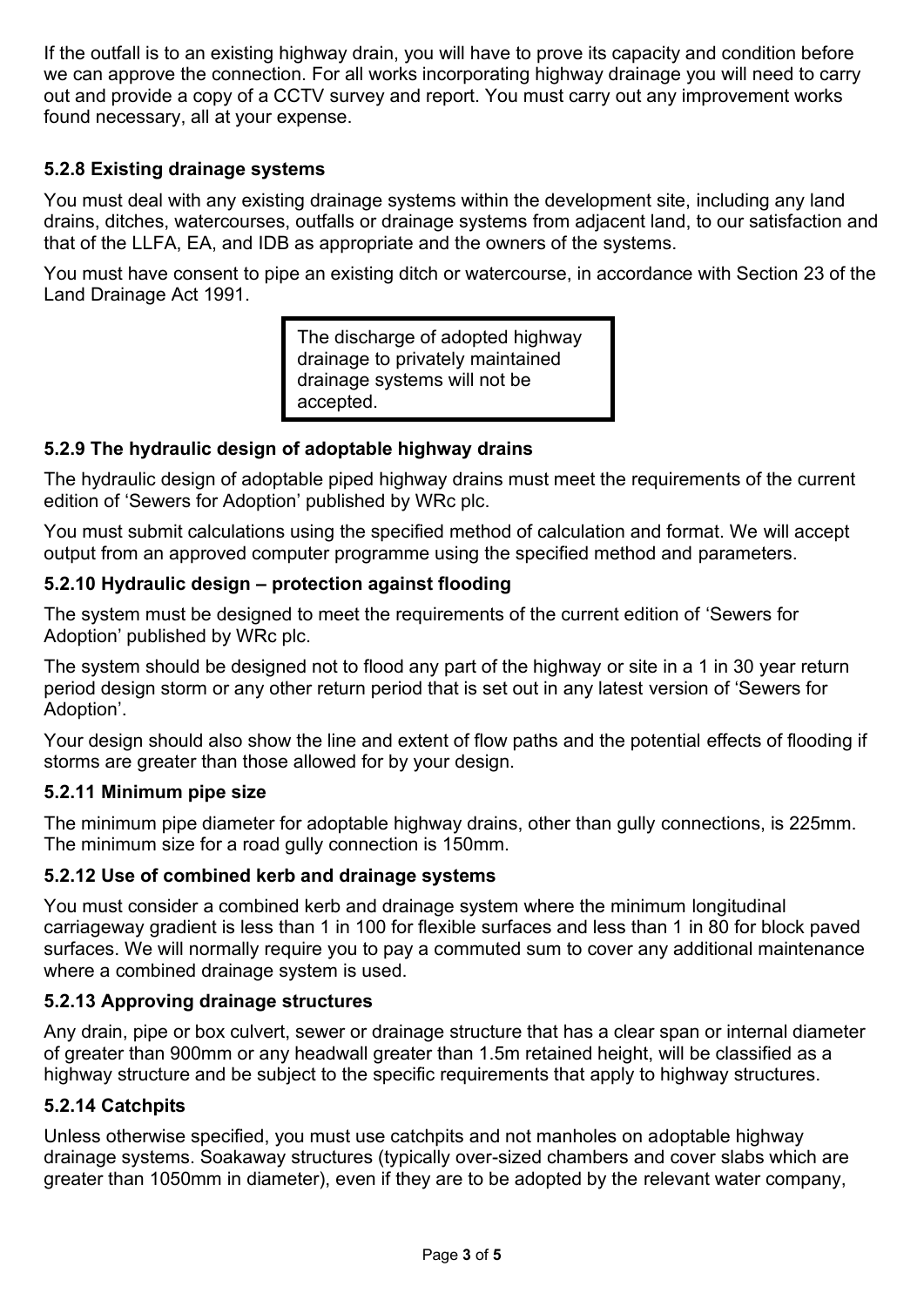must still be designed to the relevant standards for retention within the highway (BS EN 1991-2:2003 Eurocode 1: Actions on structures - Part 2: traffic loads on bridges). You will need to demonstrate to us that this has been achieved.

You must provide a catchpit (an access chamber, with sump, on a drainage system) where there is any discharge into an existing ditch or watercourse.

On all drainage runs we are to adopt where the pipe diameter is 900mm or less, you must provide a catchpit at:

- − every change of alignment or gradient;
- − the head of all main pipelines;
- − every junction of pipelines except for single-gulley connections;
- − every change in pipe diameter; and
- − a maximum spacing of 90 metres.

### **5.2.15 Catchpit and manhole positions**

You should normally locate catchpits or manholes within the verge, and not the carriageway, on classified roads and other roads with a higher status than a residential street or industrial access road. The outside of catchpits and manholes should be at least 500mm from the kerb line or the edge of the carriageway. Any catchpits or manholes within a carriageway must be located so that they can be accessed while providing the necessary safety zones and without preventing traffic from passing. This will generally mean that you should not site them at or near the centre of the carriageway or within a width restriction. You should also take care when locating catchpits or manholes within junctions or roundabouts, based on the same criteria.

#### **5.2.16 Positioning and alignment of highway drains and storm and foul sewers**

Highway drains must be laid:

- − in straight lengths;
- − to straight grades between catchpits; and
- − within the carriageway or verge.

You must not lay drains and sewers and their associated catchpits or manholes in footways as this space is required for other utility apparatus.

#### **5.2.17 Gullies**

All gullies should be trapped and the maximum length of gulley connection should not be more than 15m. It will not normally be acceptable to connect one gulley connection directly into another. Gully spacings should be designed in accordance with the requirements of CD526 of the DMRB.

For residential roads with a carriageway of 5.5m or less gully spacings may be calculated using table T5.2.1 below and the accompanying notes:

#### **Table T5.2.1**

| <b>Carriageway Gradient</b>                                           | 1/100 | 1/80 | 1/60 | $\geq$ 1/40 |
|-----------------------------------------------------------------------|-------|------|------|-------------|
| Area drained including footways<br>$etc.(m2)$ assuming 1/40 crossfall | 126   | 141  | 162  | 196         |

− When calculating the areas drained, you must make allowance for all footways, footpaths, paved areas and verges that fall towards the carriageway;